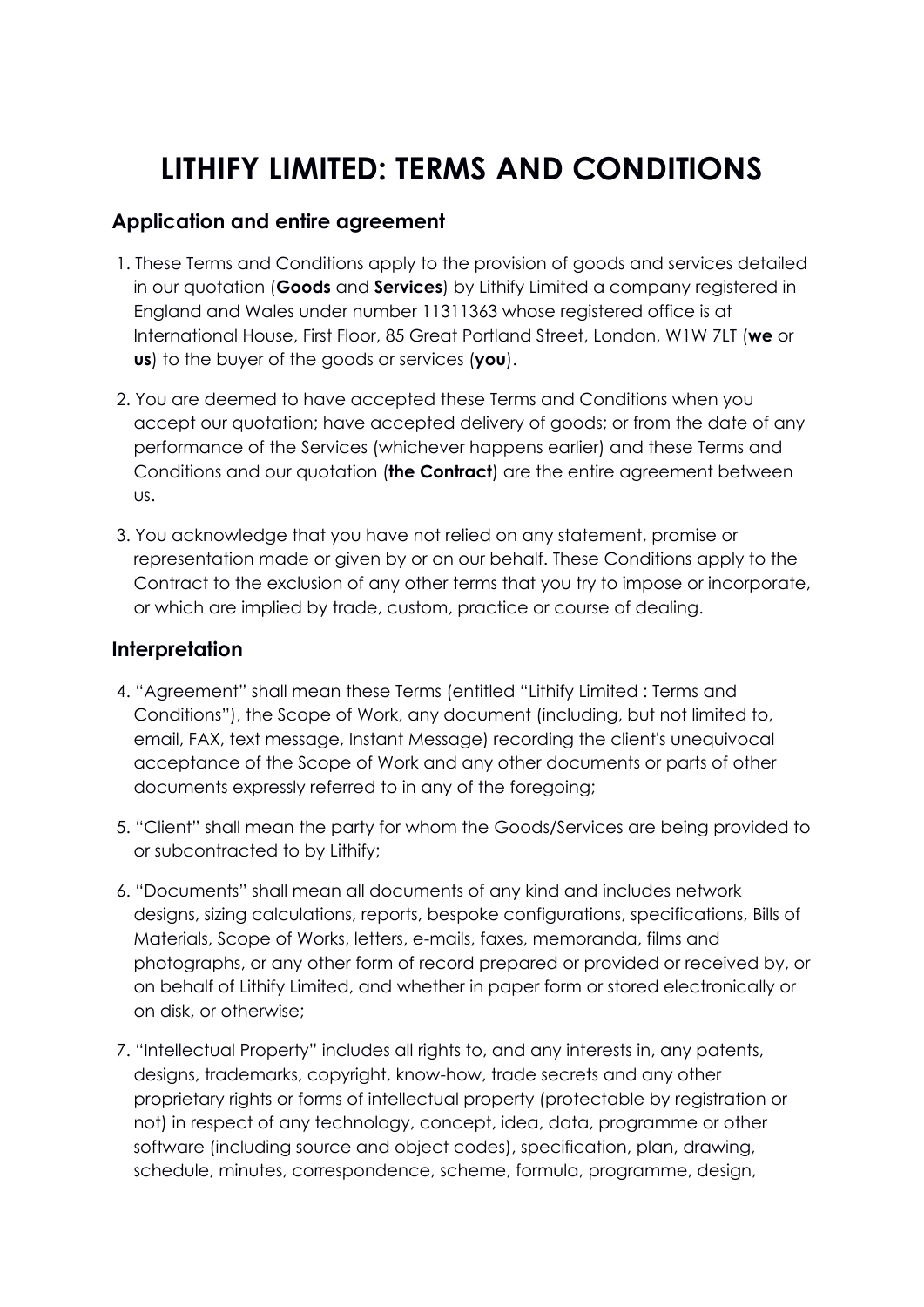system, process logo, mark, style, or other matter or thing, existing or conceived, used, developed or produced by any person. Also referred to as IP.

- 8. "Business day" means any day other than a Saturday, Sunday or bank holiday in England and Wales.
- 9. The headings in these Terms and Conditions are for convenience only and do not affect their interpretation.
- 10. Words imparting the singular number shall include the plural and vice-versa.

## **Goods**

- 11. The description of the Goods is set out in our sales documentation, unless expressly changed in our quotation. In accepting the quotation, you acknowledge that you have not relied upon any statement, promise or other representations about the Goods by us. Descriptions of the Goods set out in our sales documentation are intended as a guide only.
- 12. We can make any changes to the specification of the Goods which are required to conform to any applicable safety or other statutory or regulatory requirements.

#### **Price**

- 13. The price (Price) of the Goods is set out in our quotation current at the date of your order or such other price as we may agree in writing.
- 14. If the cost of the Goods to us increases due to any factor beyond our control including, but not limited to, material costs, labour costs, alteration of exchange rates or duties, or changes to delivery rates, we can increase the Price prior to delivery.
- 15. Any increase in the Price under the clause above will only take place after we have told you about it.
- 16. You may be entitled to discounts. Any and all discounts will be at our discretion.
- 17. The Price is exclusive of fees for packaging and transportation / delivery.
- 18. The Price is exclusive of any applicable VAT and other taxes or levies which are imposed or charged by any competent authority.

#### **Cancellation and alteration**

- 19. Details of the Goods as described in the clause above (Goods) and set out in our sales documentation are subject to alteration without notice and are not a contractual offer to sell the Goods which is capable of acceptance.
- 20. The quotation (including any non-standard price negotiated in accordance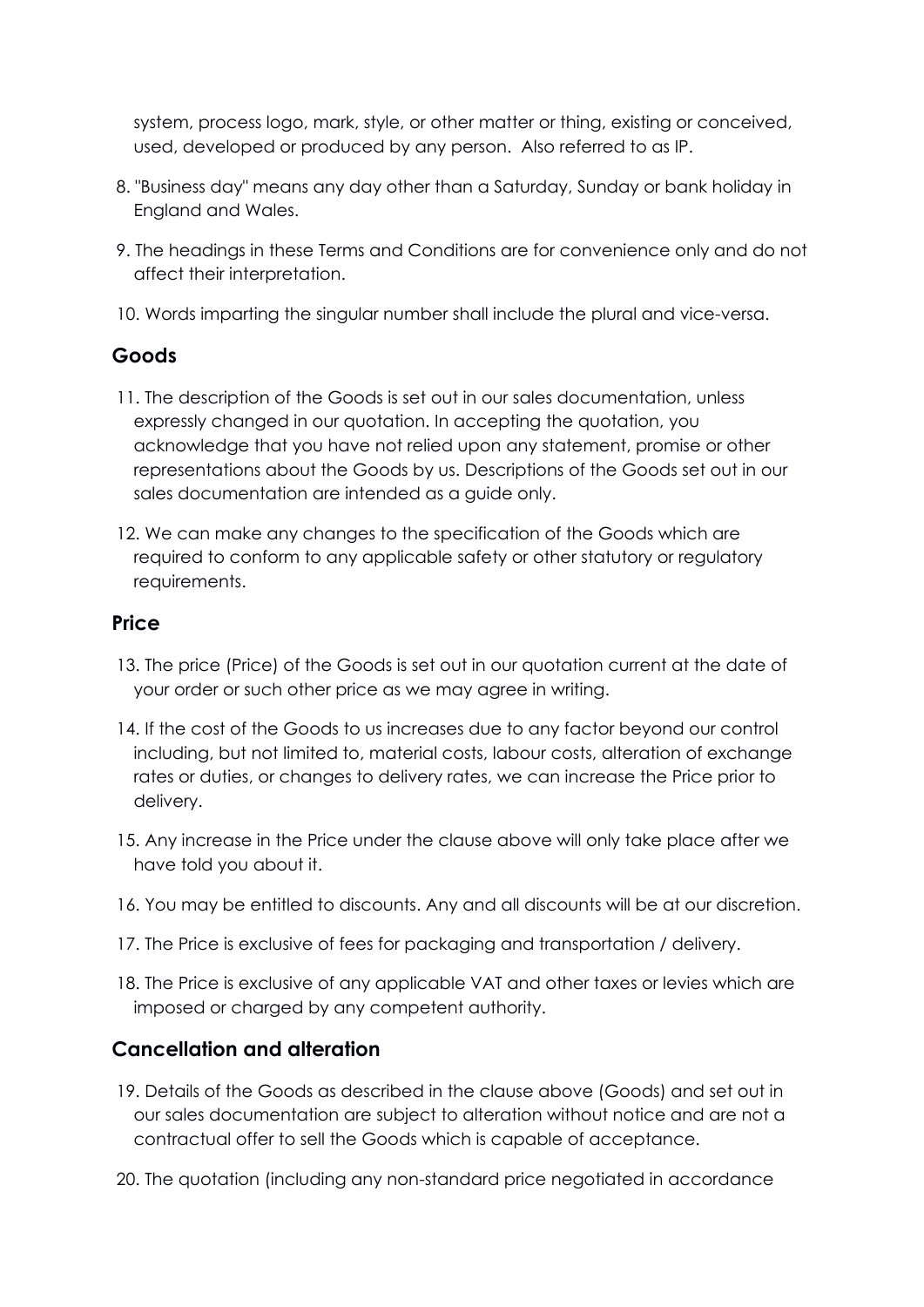with the clause on Price (above) is valid for a period of 10 days only from the date shown in it unless expressly withdrawn by us at an earlier time.

21. Either of us can cancel the order for any reason prior to your acceptance (or rejection) of the quotation.

## **Services**

- 22. We warrant that we will use the reasonable standard of skill and care normally exercised by similar professional IT Security Consultancy in performing similar services under similar conditions. We will comply with the quotation, including any specification in all material respects. We can make any changes to the Services which are necessary to comply with any applicable law or safety requirement, and we will notify you if this is necessary.
- 23. We will use our reasonable endeavours to complete the performance of the Services within the time agreed or as set out in the quotation; however, time shall not be of the essence in the performance of our obligations.
- 24. We shall use all reasonable endeavours to perform the Services in accordance with all relevant legislation.

#### **Your obligations**

- 25. You must obtain any permissions, consents, licences or otherwise that we need and must give us with access to any and all relevant information, materials, properties and any other matters which we need to provide the Services.
- 26. If you do not comply with clause 25, we can terminate the Services.
- 27. We are not liable for any delay or failure to provide the Services if this is caused by your failure to comply with the provisions of this section (**Your obligations**).
- 28. Throughout the period of this Agreement the client shall afford to us or procure the affording to us of access to any site where access is required for the performance of the Services.
- 29. You accept responsibility for ensuring that we are notified in writing of all special site conditions, including without prejudice to the generality of the foregoing, the existence and precise location of all physical security services, cables, and restricted access areas. The client shall also inform us in writing of any relevant operating procedures including any site safe operating procedures and any other regulations relevant to the carrying out of the Services. The client shall indemnify us against all costs, claims, demands and expenses arising as a result of any nondisclosure in this respect, including but not limited to indemnification against any action brought by the owner of the third-party equipment, property or otherwise.
- 30. If you discover any conflict, defect or other fault in the information or designs provided by us pursuant to the Agreement, you will advise us in writing of such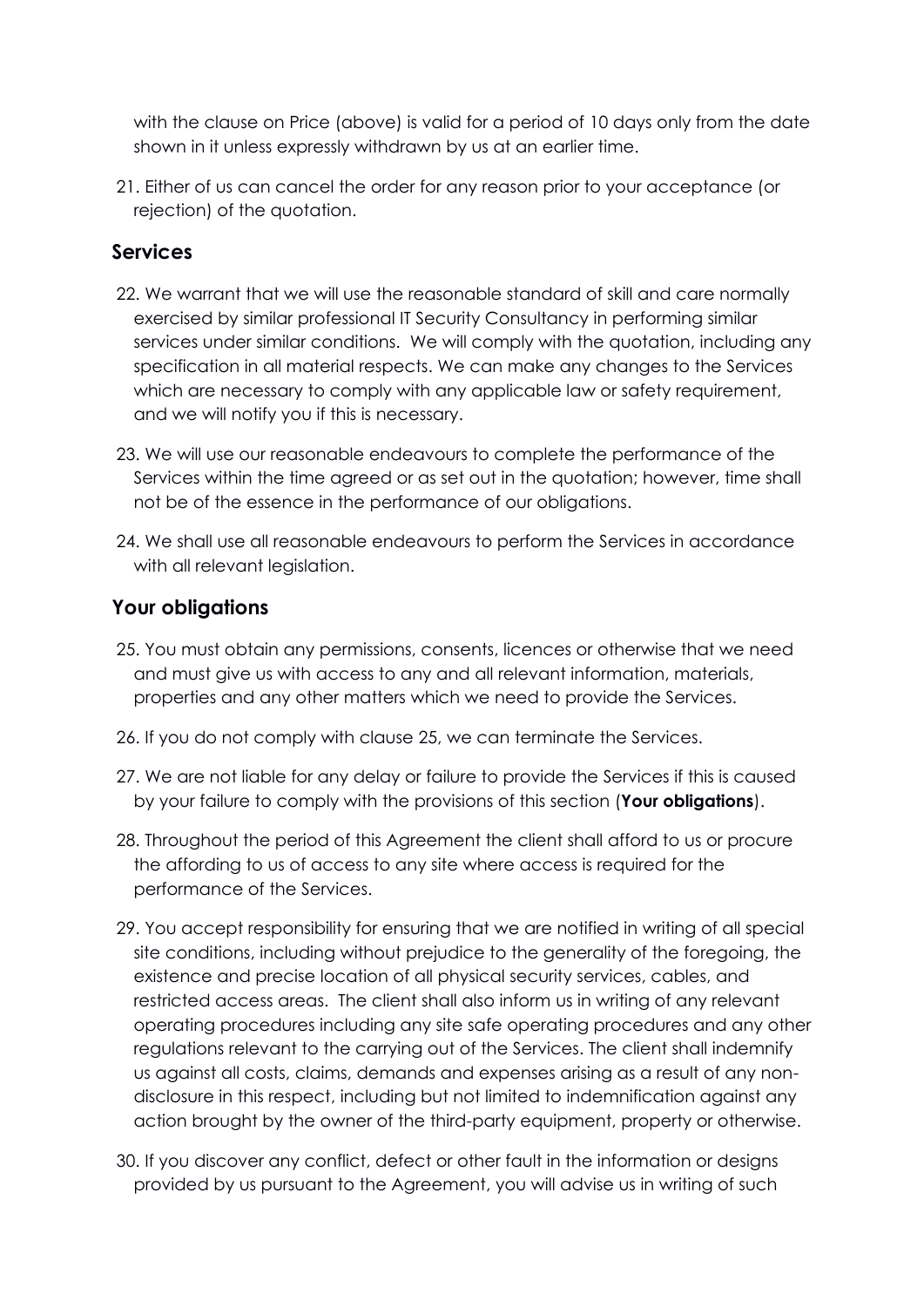defect, conflict or other fault and we shall have the right to rectify the same or where necessary, to design the solution for rectification of any works carried out by others pursuant the conflicting, defective or in any other way faulty information or designs.

- 31. Whilst our personnel are onsite at the client location, the client shall observe all relevant Health and Safety legislation as it pertains to our personnel.
- 32. Whilst our personnel are onsite at the client location, the client shall allow our personnel reasonable breaks throughout the work time elapsed.

## **Intellectual Property**

- 33. We reserve all copyright and any other intellectual property rights which may subsist in any goods supplied in connection with the provision of the Services. We reserve the right to take any appropriate action to restrain or prevent the infringement of such intellectual property rights.
- 34. The copyright in all Intellectual Property (IP) prepared by or on behalf of Lithify in connection with the Project for delivery to the client shall remain vested in us for the duration of the works, upon completion of the works and payment IP is passed to the end user with the following exceptions:
	- a. Vendor Software and hardware
	- b. Works and configurations not specifically developed for the client
- 35. The client shall have a non-exclusive licence to copy and use such Intellectual Property for purposes directly related to the Scope of Work. Such licence shall enable the client to copy and use the Intellectual Property but solely for its own purposes in connection with the Project and such use shall not include any licence to reproduce any conceptual designs or professional opinions contained therein nor shall it include any license to amend any drawing, design or other Intellectual Property produced by us.
- 36. Should the client wish to use such Intellectual Property in connection with any other works or for any other purpose not directly related to the Project or wish to pass any Intellectual Property to any third party, it must obtain our prior written consent. The giving of such consent shall be at our discretion and shall be upon such terms as may be required by us. We shall not be liable for the use by any person of such Intellectual Property for any purpose other than that for which the same were prepared.
- 37. Ownership of any proposals submitted to the client that are not subsequently confirmed as part of the Services to be provided for the client remain with us and such proposals must not be used as the basis for any future work undertaken by the client or a third party and no liability can be accepted howsoever arising from such proposals.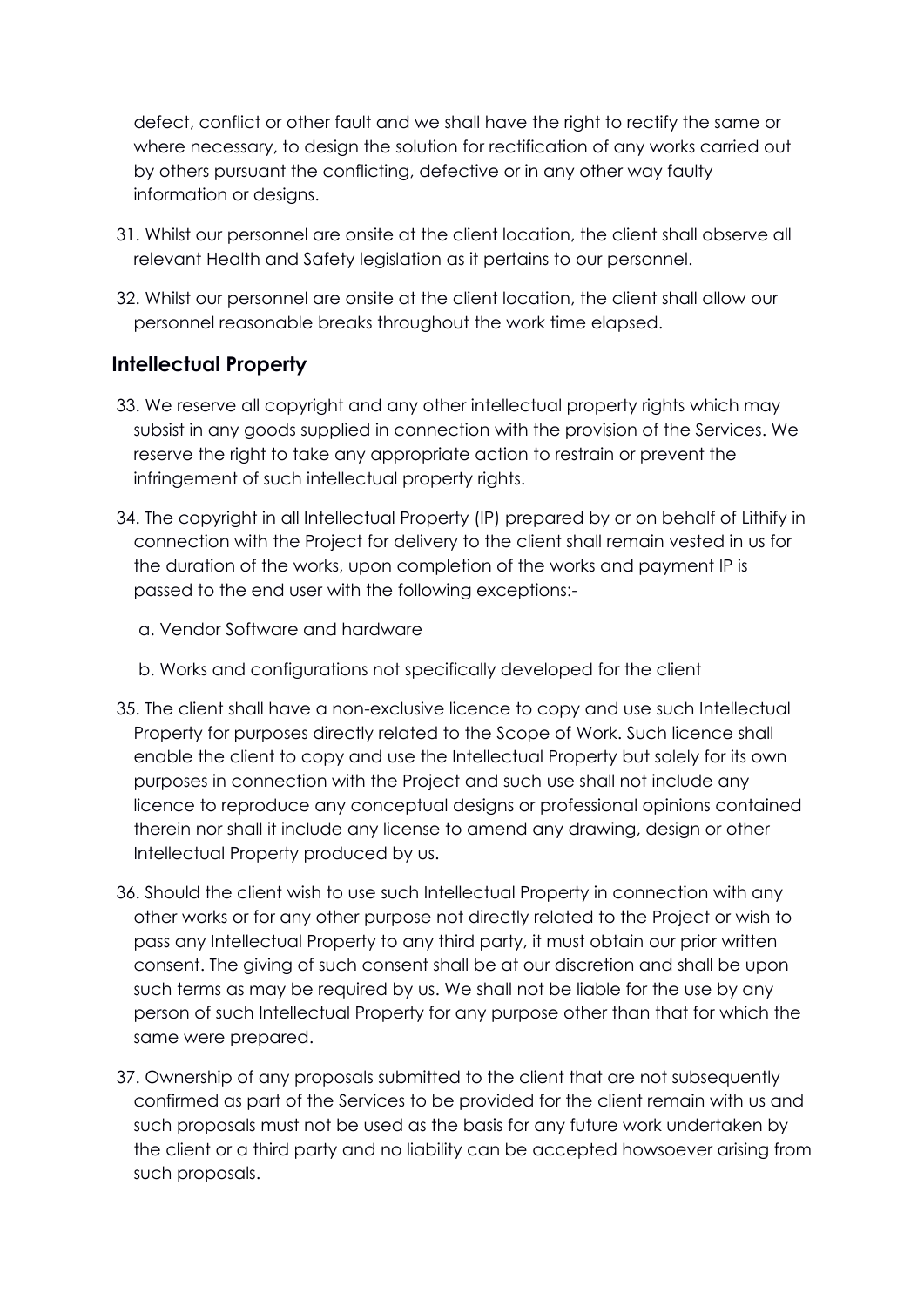38. In the event of the client being in default of payment of any fees or other amounts due, we may suspend further use of the licence on giving 2 days' notice of the intention to do so. Use of the licence may be resumed on receipt of the outstanding amounts.

## **Delivery - Goods**

- 39. We will arrange for the delivery of the Goods to the address specified in the quotation, or your order or to another location we agree in writing.
- 40. If you do not specify a delivery address or if we both agree, you must collect the Goods from our premises.
- 41. Subject to the specific terms of any special delivery service, delivery can take place at any time of the day and must be accepted at any time between 8 am to 8 pm.
- 42. If you do not take delivery of the Goods we may, at our discretion and without prejudice to any other rights:
	- a. store or arrange for the storage of the Goods and will charge you for all associated costs and expenses including, but not limited to, transportation, storage and insurance; and / or
	- b. make arrangements for the redelivery of the Goods and will charge you for the costs of such redelivery; and/or
	- c. after 10 business days, resell or otherwise dispose of part or all of the Goods and charge you for any shortfall below the price of the Goods.
- 43. If redelivery is not possible as set out above, you must collect the Goods from our premises and will be notified of this. We can charge you for all associated costs including, but not limited to, storage and insurance.
- 44. Any dates quoted for delivery are approximate only, and the time of delivery is not of the essence. We will not be liable for any delay in delivery of the Goods that is caused by a circumstance beyond our control or your failure to provide us with adequate delivery instructions or any other instructions that are relevant to the supply of the Goods.
- 45. We can deliver the Goods by instalments, which will be invoiced and paid for separately. Each instalment is a separate contract. Any delay in delivery or defect in an instalment will not entitle you to cancel any other instalment.

#### **Inspection and acceptance of Goods**

- 46. You must inspect the Goods on delivery or collection.
- 47. If you identify any damages or shortages, you must inform us in writing within 1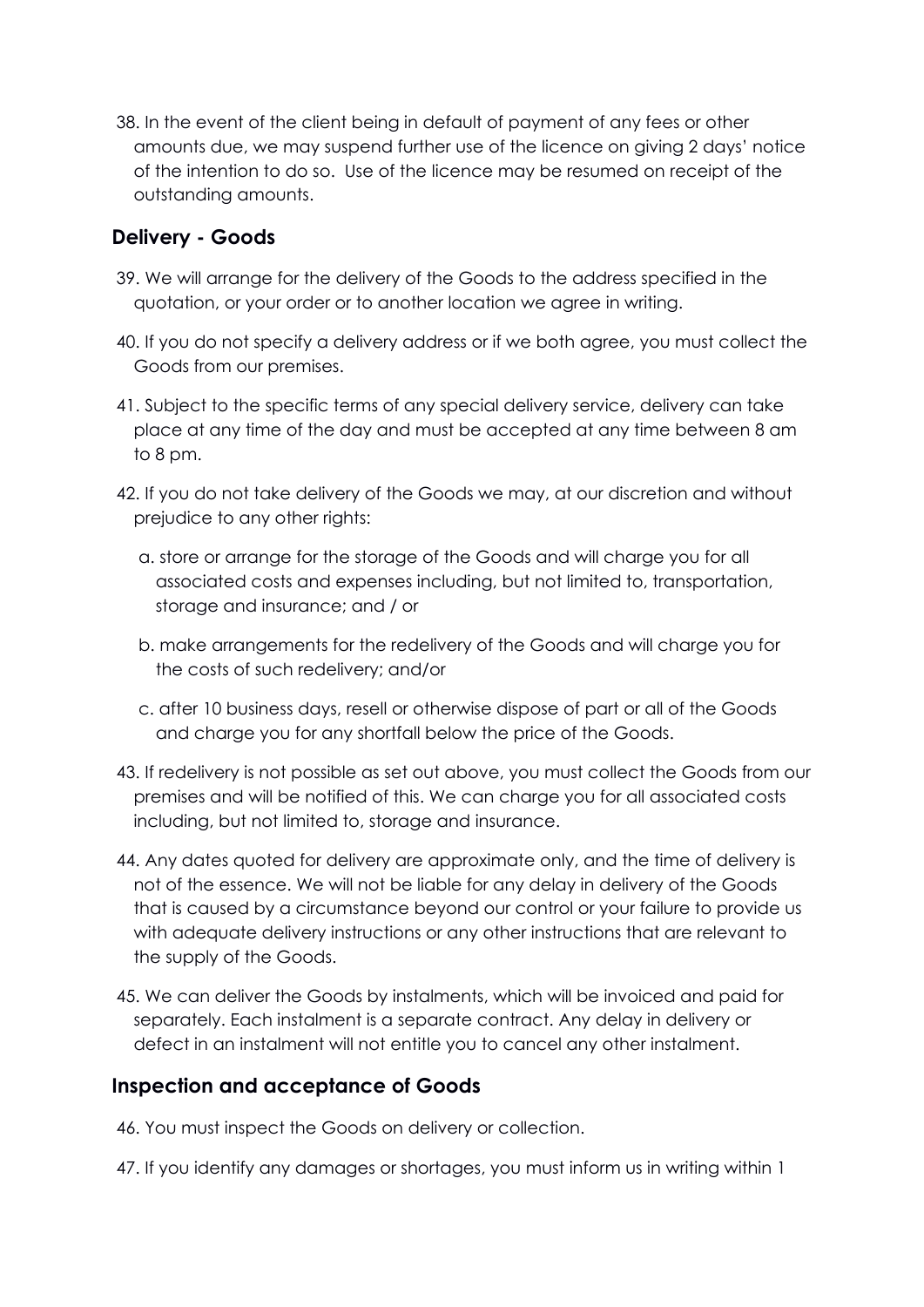day of delivery, providing details.

- 48. Other than by agreement, we will only accept returned Goods if we are satisfied that those Goods are defective and if required, have carried out an inspection.
- 49. Subject to your compliance with this clause and/or our agreement, you may return the Goods and we will, as appropriate, repair, or replace, or refund the Goods or part of them.
- 50. We will be under no liability or further obligation in relation to the Goods if:
	- a. if you fail to provide notice as set above; and/or
	- b. you make any further use of such Goods after giving notice under the clause above relating to damages and shortages; and/or
	- c. the defect arises because you did not follow our oral or written instructions about the storage, commissioning, installation, use and maintenance of the Goods; and/or
	- d. the defect arises from normal wear and tear of the Goods; and/or
	- e. the defect arises from misuse or alteration of the Goods, negligence, wilful damage or any other act by you, your employees or agents or any third parties.
- 51. You bear the risk and cost of returning the Goods.
- 52. Acceptance of the Goods will be deemed to be upon inspection of them by you and in any event within 1 day after delivery.

#### **Risk and title - Goods**

- 53. The risk in the Goods will pass to you on completion of delivery.
- 54. Title to the Goods will not pass to you until we have received payment in full (in cash or cleared funds) for: (a) the Goods and/or (b) any other goods or services that we have supplied to you in respect of which payment has become due.
- 55. Until title to the Goods has passed to you, you must (a) hold the Goods on a fiduciary basis as our bailee; and/or (b) store the goods separately and not remove, deface or obscure any identifying mark or packaging on or relating to the Goods; and/or (c) keep the Goods in satisfactory condition and keep them insured against all risks for their full price from the date of delivery.
- 56. As long as the Goods have not been resold, or irreversibly incorporated into another product, and without limiting any other right or remedy we may have, we can at any time ask you to deliver up the Goods and, if you fail to do so promptly, enter any of your premises or of any third party where the Goods are stored in order to recover them.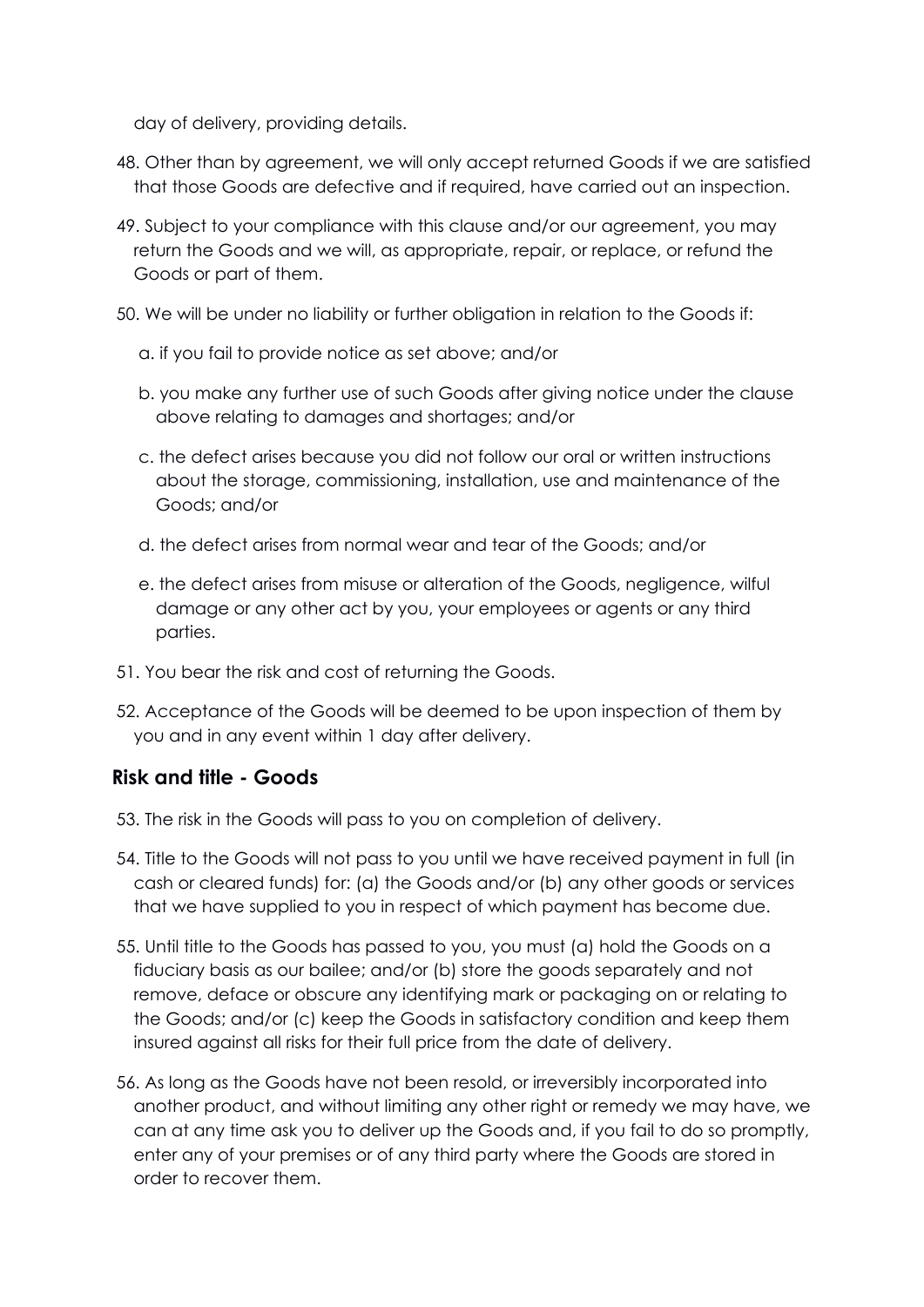#### **Title - Services**

- 57. We shall transfer only such title or rights in respect of the Documents as it has, and if any part is purchased from a third party we shall transfer only such title or rights as that party had and has transferred to us
- 58. Title in the Documents shall remain with and shall not pass to the client until the amount due under the invoice(s) (including interest and costs) has been paid in full.
- 59. Until title passes, the client shall hold the Documents as bailee for us and shall store or mark them so that they can at all times be identified as the property of Lithify.
- 60. At any time before title passes (save and except where payment is not due), but only after prior consultation with the client, we may without any liability to the client repossess and use or sell all or any of part of the Documents and by doing so terminate the right of the client to use, sell or otherwise deal in the Documents.
- 61. We may maintain an action for the price of the Documents notwithstanding that title in them has not passed to the client.

#### **Day Rates**

- 62. We may undertake Consultancy services on a per day basis.
- 63. Our standard working day is seven hours. Standard operating hours are 9am to 5pm, Monday to Friday, with an hour break for lunch. Working outside these hours will attract additional charges as laid out in our pricing table.
- 64. Travel time to customer site may be included as part of the standard working day.
- 65. Work contracted on a per day basis is undertaken against a Scope of Works which will be agreed and signed by the customer at the time of the order. This Scope of Works will detail the tasks to be performed and the sign off criteria by which completion can be determined.
- 66. Where we are contracted on a per day basis, rates are per day or part thereof.
- 67. Work is deemed to be finished either at the end of the seven hour working day, or when the list of tasks to be performed is completed, whichever is the earlier, as directed by the Scope of Works document.
- 68. The above conditions are applicable whether working is carried out on customer site or from a remote location.
- 69. We can deliver the Services by instalments, which will be invoiced and paid for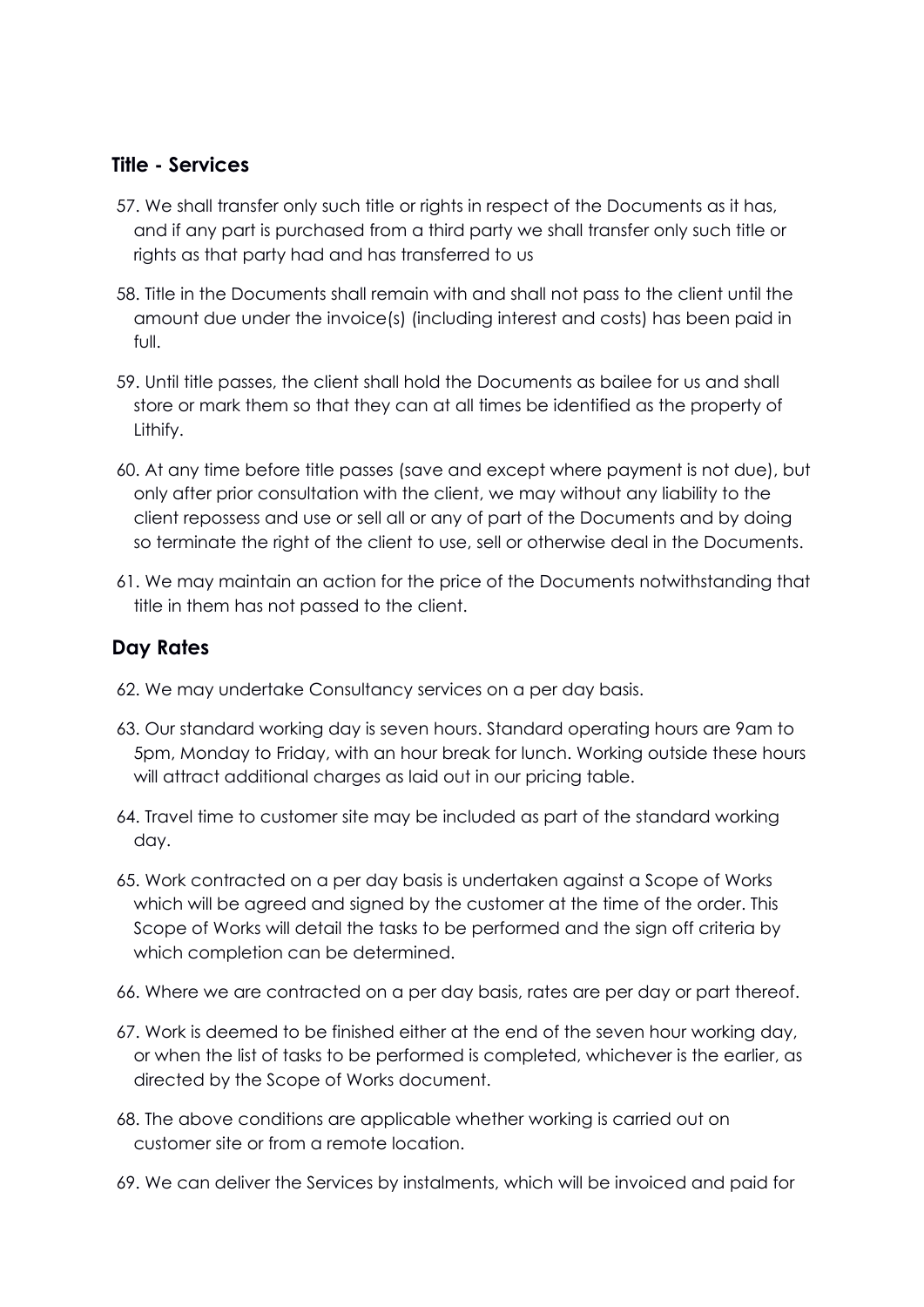separately. Each instalment is a separate contract. Any delay in delivery or defect in an instalment will not entitle you to cancel any other instalment.

## **Fees and Deposit**

- 70. The fees (**Fees**) for the Services are set out in the quotation and are on a time and materials basis.
- 71. In addition to the Fees, we can recover from you a) reasonable incidental expenses including, but not limited to, travelling expenses, hotel costs, subsistence and any associated expenses, b) the cost of services provided by third parties and required by us for the performance of the Services, and c) the cost of any materials required for the provision of the Services.
- 72. You must pay us for any additional services provided by us that are not specified in the quotation in accordance with our then current, applicable daily rate in effect at the time of performance or such other rate as may be agreed between us. The provisions of clause 41 also apply to these additional services.
- 73. The Fees are exclusive of any applicable VAT and other taxes or levies which are imposed or charged by any competent authority.
- 74. You must pay a deposit ("Deposit") as detailed in the quotation within 1 day of acceptance.
- 75. If you do not pay the Deposit to us according to the clause above, we can either withhold provision of the Goods/Services until the Deposit is received or can terminate under the clause below (**Termination**).
- 76. The Deposit is non-refundable unless we fail to provide the Goods/Services and are at fault for such failure (where the failure is not our fault, no refund will be made).

#### **Third parties**

- 77. The Agreement or any part thereof or any benefit or interest thereunder may not be assigned by the client without our prior written consent. The giving of such consent shall be at our discretion and we will only agree to an assignment on its terms and in return for payment of a fee by the client to Lithify to cover Lithify's legal and other costs associated with any assignment.
- 78. The Agreement shall not confer and shall not purport to confer on any third party any benefit or any right to enforce any term of this Agreement for the purposes of the Contracts (Rights of Third Parties) Act 1999 or otherwise.
- 79. We will consider and may consent to any request from the client for us to enter a collateral warranty with a third party with regard to the Services provided under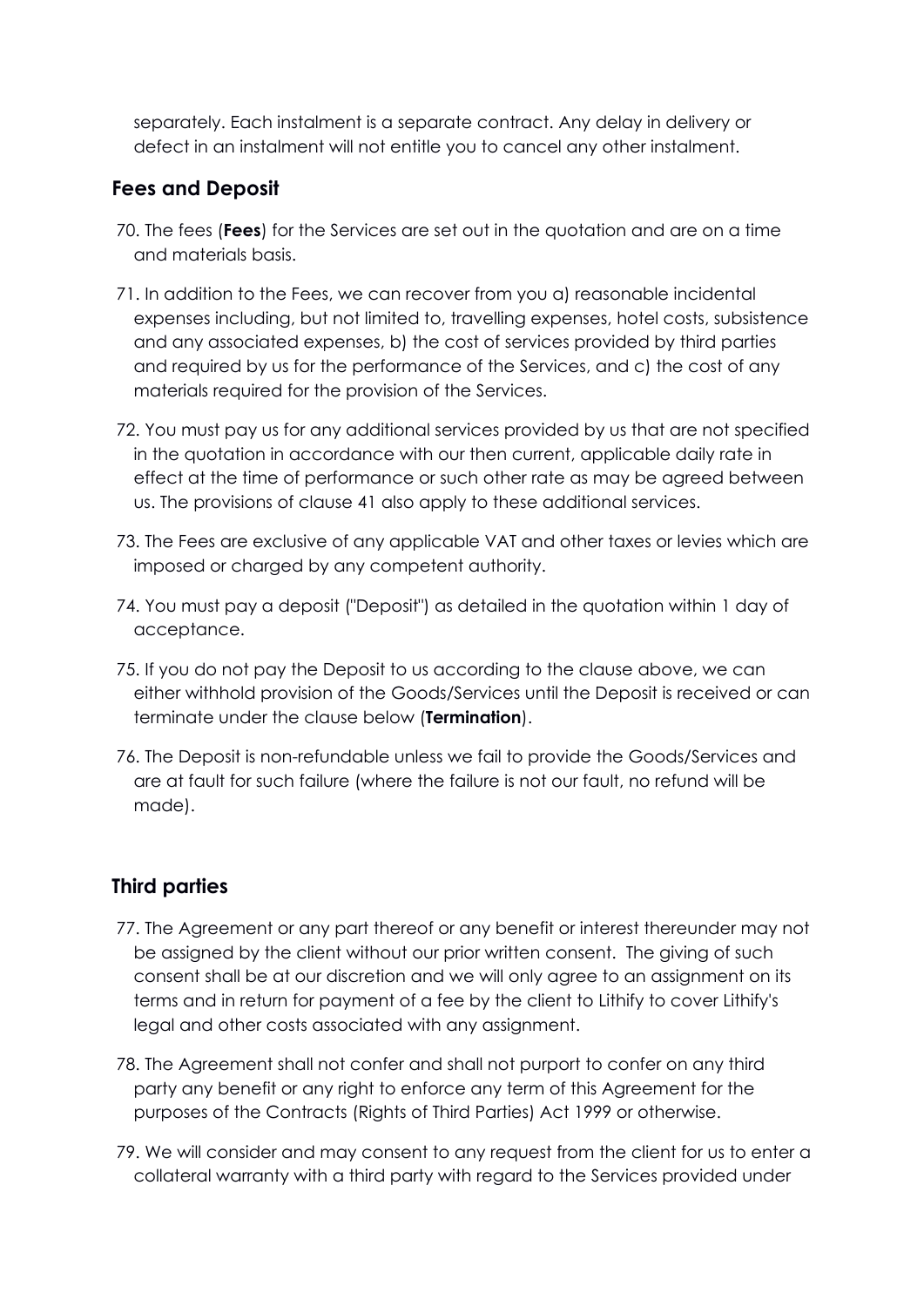the Agreement. The giving of such consent shall be at the discretion of Lithify and we will only enter a collateral warranty on its terms and in return for payment of a fee by the client to Lithify to cover Lithify's legal and other costs associated with any collateral warranty.

## **Cancellation and amendment**

- 80. We can withdraw, cancel or amend a quotation if it has not been accepted by you, or if the Services have not started, within a period of 1 day from the date of the quotation, (unless the quotation has been withdrawn).
- 81. Either we or you can cancel an order for any reason prior to your acceptance (or rejection) of the quotation.
- 82. If you want to amend any details of the Services you must tell us in writing as soon as possible. We will use reasonable endeavours to make any required changes and additional costs will be included in the Fees and invoiced to you.
- 83. If, due to circumstances beyond our control, including those set out in the clause below (**Circumstances beyond a party's control**), we have to make any change in the Services or how they are provided, we will notify you immediately. We will use reasonable endeavours to keep any such changes to a minimum.

# **Delay**

- 84. Lithify will comply with any timescale agreed for completion of the Services unless delayed or prevented by circumstances beyond its reasonable control and in the event of any such circumstances arising Lithify undertakes to complete the Services within a reasonable period, but will not be liable to the client for any delay as a result.
- 85. Lithify reserve the right to charge the Client for full or part payments in the case where services are postponed, cancelled or otherwise not able to be performed on the agreed dates. This includes, but is not limited to, On-Site consultancy work, Remote consultancy, Training services, pre-sales meetings, remote web presentation. The cancellations fees are detailed below.
	- a. Work cancelled 1 working week (5 working days) or greater before start date Zero fee
	- b. Work cancelled 4 working days before the start date 25% of total engagement fee
	- c. Work cancelled 3 working days before the start date 50% of total engagement fee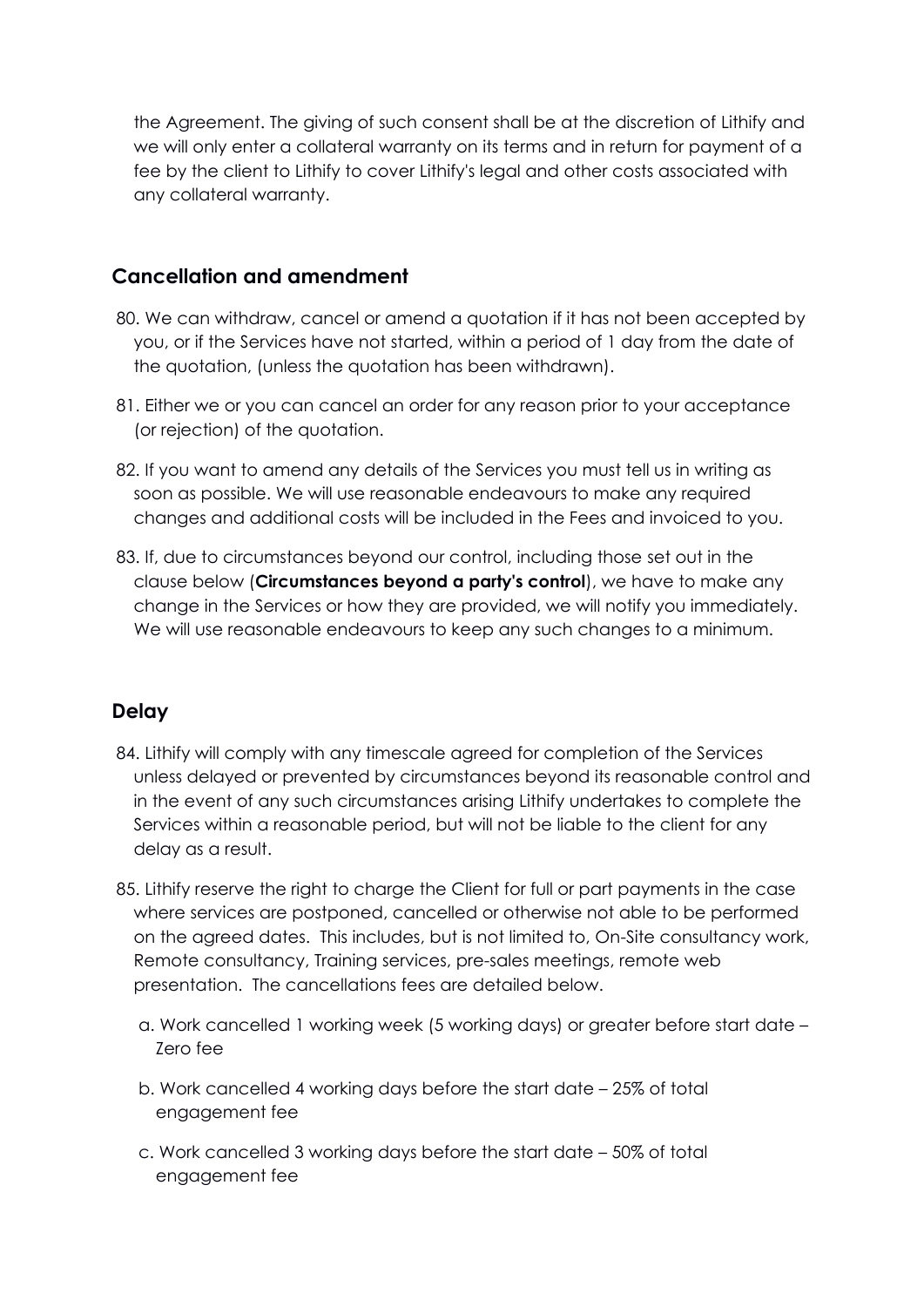- d. Work cancelled 2 working days before the start date 75% of total engagement fee
- e. Work cancelled 1 working day before the start date 100% of the total engagement fee
- f. Work cancelled on the start date 100% of the total engagement fee including travel costs.
- 86. Any non-refundable expenses (Hotels, train and flight costs or otherwise) will be charged at cost with receipts supplied where applicable.

## **Payment - Goods**

- 87. We will invoice you for the Price either:
- 88. on or at any time after delivery of the Goods; or
- 89. where the Goods are to be collected by you or where you wrongfully do not take delivery of the Goods, at any time after we have notified you that the Goods are ready for collection or we have tried to deliver them.
- 90. You must pay the Price within 1 day of the date of our invoice or otherwise according to any credit terms agreed between us.
- 91. You must make payment even if delivery has not have taken place and / or that the title in the Goods has not passed to you.
- 92. If you do not pay within the period set out above, we will suspend any further deliveries to you and without limiting any of our other rights or remedies for statutory interest, charge you interest at the rate of 8% per annum above the base rate of the Bank of England from time to time on the amount outstanding until you pay in full.
- 93. Time for payment will be of the essence of the Contract between us and you.
- 94. All payments must be made in British Pounds Sterling unless otherwise agreed in writing between us.
- 95. Both parties must pay all amounts due under these Terms and Conditions in full without any deduction or withholding except as required by law and neither party is entitled to assert any credit, set-off or counterclaim against the other in order to justify withholding payment of any such amount in whole or in part.

#### **Payment - Services**

- 96. Invoices for services rendered will be submitted for payment in accordance with the Standard Terms of Payment.
- 97. If the client disputes the amount included for payment in an invoice a written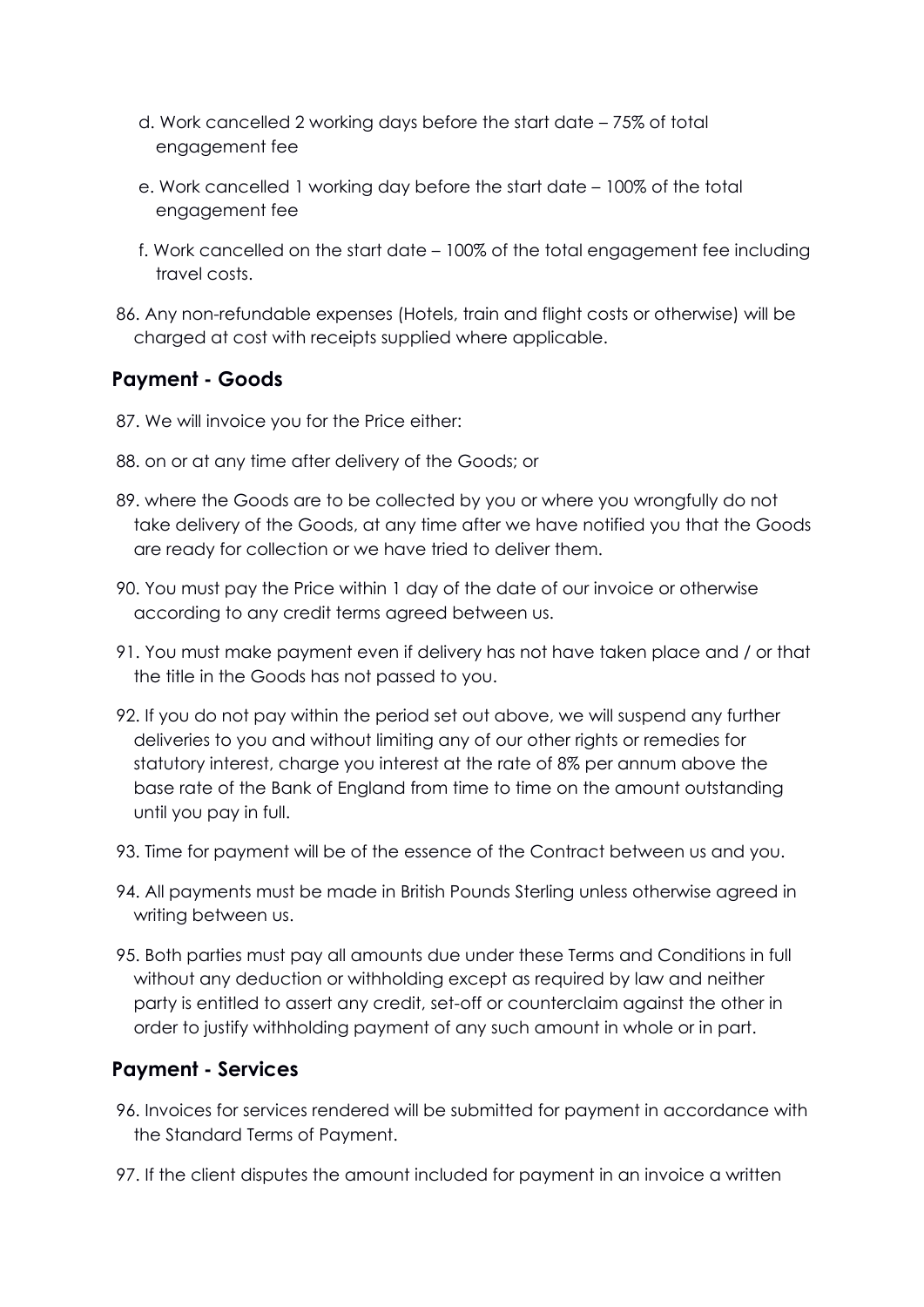notice must be served on Lithify by the client not later than 14 days before the final date for payment. If no notice is given the amount due shall be the amount stated in the invoice.

- 98. We will invoice you for payment of the Fees either:
	- a. when we have completed the Services; or
	- b. on the invoice dates set out in the quotation.
- 99. You must pay the Fees due within 1 days of the date of our invoice or otherwise in accordance with any credit terms agreed between us.
- 100. Time for payment shall be of the essence of the Contract.
- 101. Without limiting any other right or remedy we have for statutory interest, if you do not pay within the period set out above, we will charge you interest at the rate of 8% per annum above the base lending rate of the Bank of England from time to time on the amount outstanding until payment is received in full.
- 102. All payments due under these Terms and Conditions must be made in full without any deduction or withholding except as required by law and neither of us can assert any credit, set-off or counterclaim against the other in order to justify withholding payment of any such amount in whole or in part.
- 103. If you do not pay within the period set out above, we can suspend any further provision of the Services and cancel any future services which have been ordered by, or otherwise arranged with, you.
- 104. Receipts for payment will be issued by us only at your request.
- 105. All payments must be made in British Pounds Sterling unless otherwise agreed in writing between us.

#### **Sub-Contracting and assignment**

- 106. We can at any time assign, transfer, charge, subcontract or deal in any other manner with all or any of our rights under these Terms and Conditions and can subcontract or delegate in any manner any or all of our obligations to any third party.
- 107. You must not, without our prior written consent, assign, transfer, charge, subcontract or deal in any other manner with all or any of your rights or obligations under these Terms and Conditions.

#### **Termination**

108. We can terminate the provision of the Services immediately if you:

a. commit a material breach of your obligations under these Terms and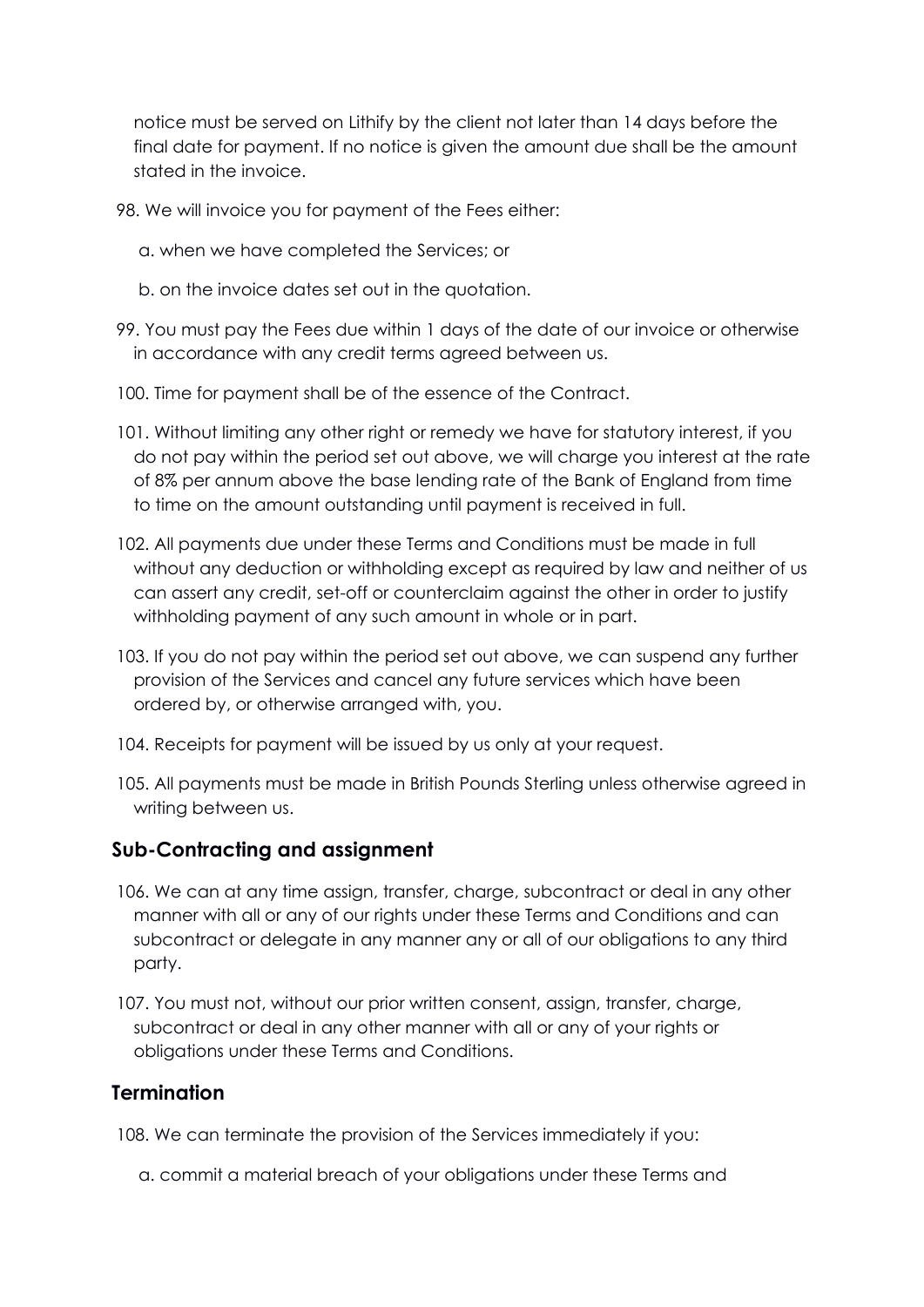Conditions; or

- b. fail to pay any amount due under the Contract on the due date for payment; or
- c. are or become or, in our reasonable opinion, are about to become, the subject of a bankruptcy order or take advantage of any other statutory provision for the relief of insolvent debtor; or
- d. enter into a voluntary arrangement under Part 1 of the Insolvency Act 1986, or any other scheme or arrangement is made with its creditors; or
- e. convene any meeting of your creditors, enter into voluntary or compulsory liquidation, have a receiver, manager, administrator or administrative receiver appointed in respect of your assets or undertakings or any part of them, any documents are filed with the court for the appointment of an administrator in respect of you, notice of intention to appoint an administrator is given by you or any of your directors or by a qualifying floating charge holder (as defined in para. 14 of Schedule B1 of the Insolvency Act 1986), a resolution is passed or petition presented to any court for your winding up or for the granting of an administration order in respect of you, or any proceedings are commenced relating to your insolvency or possible insolvency.
- 109. If for any reason the performance of the Services by Lithify is suspended for a period in excess of three calendar months then Lithify shall be entitled to determine its appointment in respect of the Services by seven days written notice to the client.
- 110. If the client shall fail to pay in full any sum due under the terms of the Agreement by the final date for payment for that sum and no effective notice of intention to withhold payment has been issued, Lithify may serve written notice on the client demanding payment within 14 days of such notice. If the client shall fail to comply with such notice, Lithify shall be entitled to terminate its employment under the Agreement forthwith.
- 111. Any determination of the appointment of Lithify howsoever caused shall be without prejudice to the right of Lithify to require payment for all services performed up to the date of such determination including but not limited to payment of a fair and reasonable proportion of any figure identified in the Proposal or otherwise for fees in respect of a particular service which Lithify has started, but not completed.

# **Liability and indemnity**

112. Our liability under these Terms and Conditions, and in breach of statutory duty, and in tort or misrepresentation or otherwise, shall be limited as set out in this clause.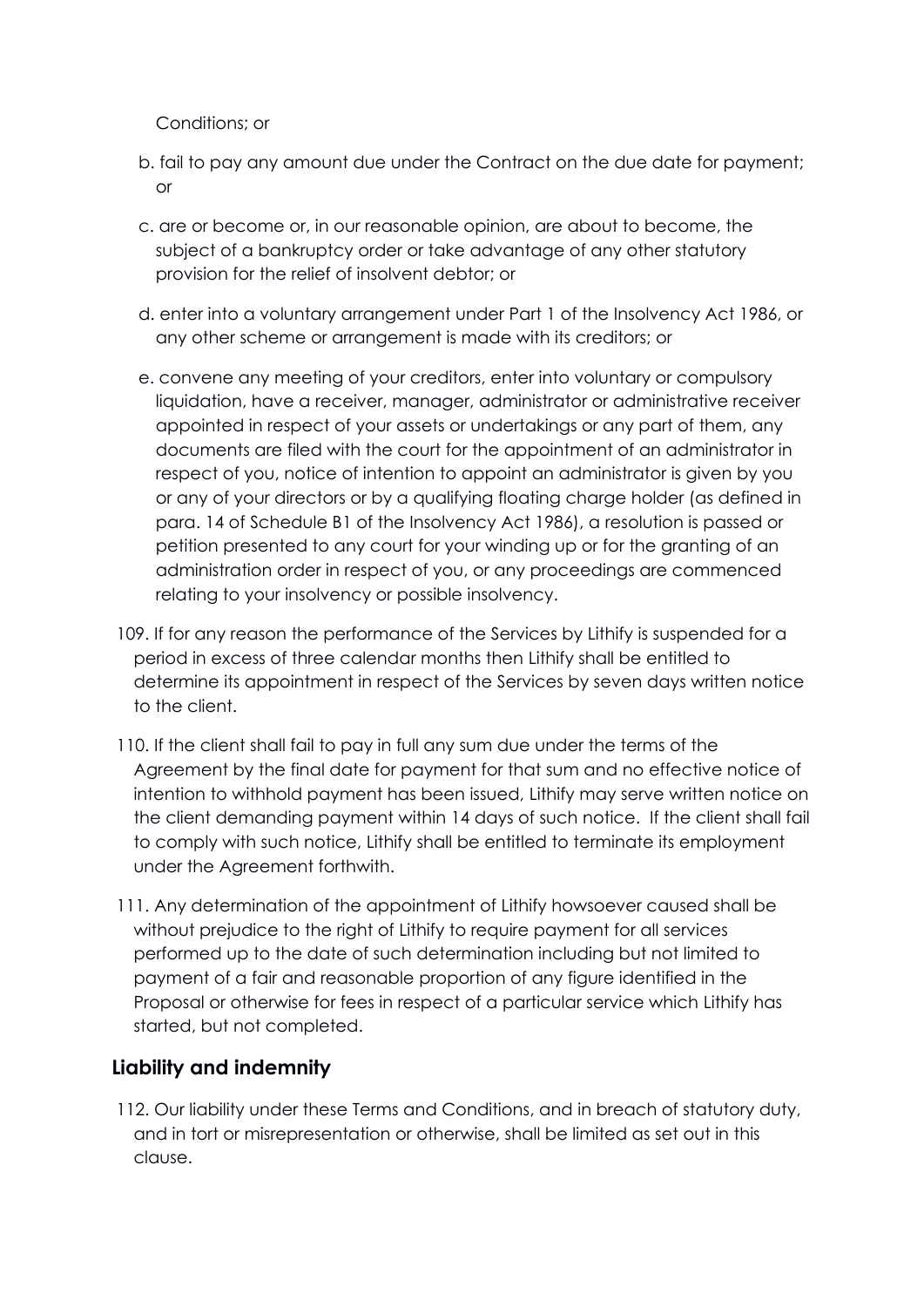- 113. Subject to the clauses above on Inspection and Acceptance and Risk and Title, all warranties, conditions or other terms implied by statute or common law (save for those implied by Section 12 of the Sale of Goods Act 1979) are excluded to the fullest extent permitted by law.
- 114. If we do not deliver the Goods/Services, our liability is limited, subject to the clause below, to the costs and expenses incurred by you in obtaining replacement goods of similar description and quality in the cheapest market available, less the price of the Goods or fees payable by you under the contract.
- 115. Our total liability will not, in any circumstances, exceed the total amount of the Price payable by you.
- 116. We will not be liable (whether caused by our employees, agents or otherwise) in connection with the Goods/Services for:
	- a. any indirect, special or consequential loss, damage, costs, or expenses; and/or
	- b. any loss of profits; loss of anticipated profits; loss of business; loss of data; loss of reputation or goodwill; business interruption; or, other third-party claims; and/or
	- c. any failure to perform any of our obligations if such delay or failure is due to any cause beyond our reasonable control; and/or
	- d. any losses caused directly or indirectly by any failure or breach by you in relation to your obligations; and/or
	- e. any loss relating to the choice of the Goods and how they will meet your purpose or the use by you of the Goods supplied.
	- f. any losses arising directly or indirectly from the choice of Services and how they will meet your requirements or your use of the Services or any goods supplied in connection with the Services.
- 117. The exclusions of liability contained within this clause will not exclude or limit our liability for death or personal injury caused by our negligence; or for any matter for which it would be illegal for us to exclude or limit our liability; and for fraud or fraudulent misrepresentation.
- 118. You must indemnify us against all damages, costs, claims and expenses suffered by us arising from any loss or damage to any equipment (including that belonging to third parties) caused by you or your agents or employees.
- 119. No action or proceedings under or in respect of the Agreement whether in contract, tort, negligence, under statute or otherwise shall be commenced against us after the expiry of a period of six months from the date of the completion (or termination) of the Services under the Agreement.
- 120. We shall not be liable for the cost of rectifying any defect, conflict or other fault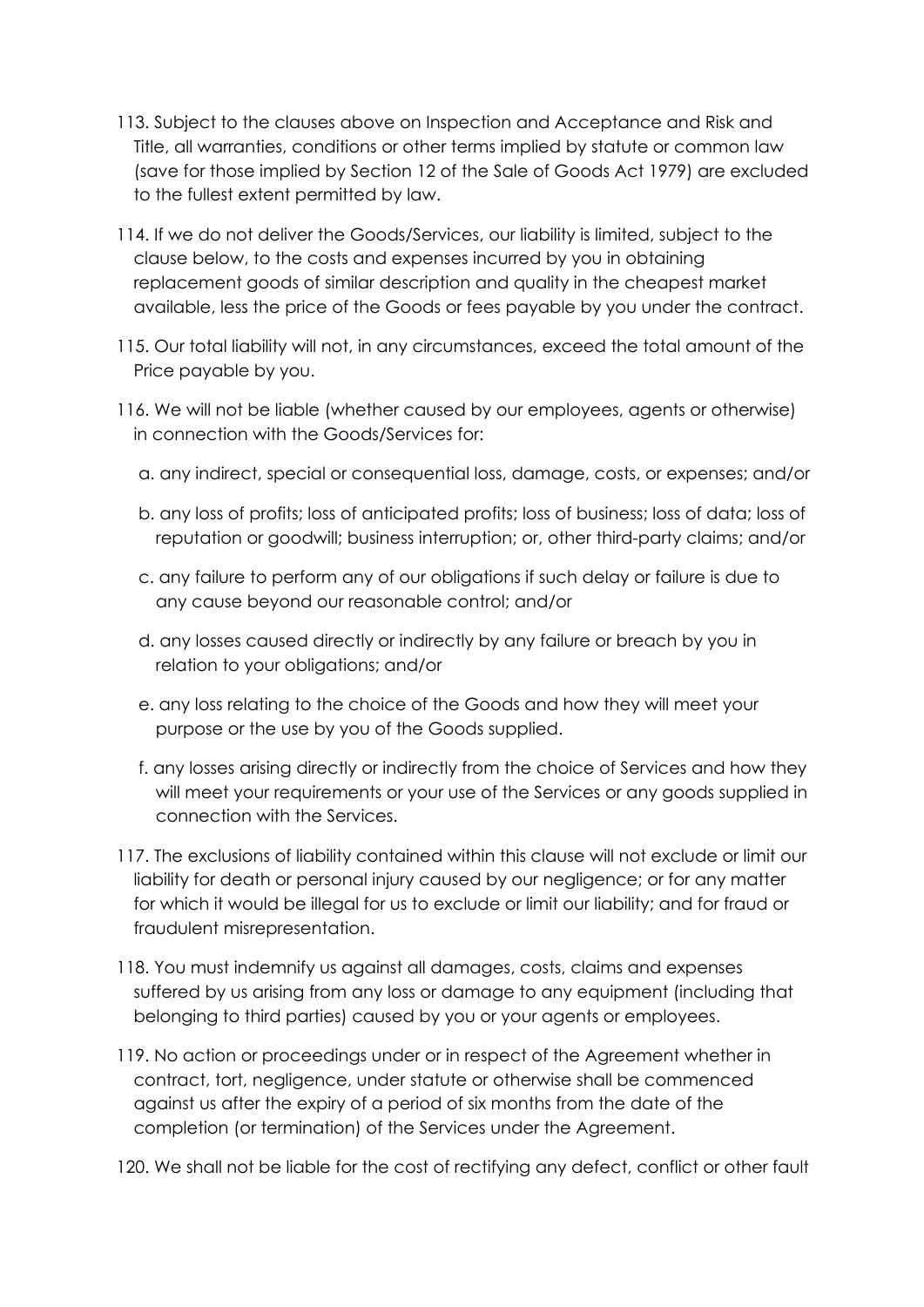in the information or designs provided by Lithify or for the cost of designing a solution for and rectifying any subsequent works carried out by others pursuant to the conflicting, defective or in any other way faulty information or designs, unless Lithify has been advised in writing of the same by the client and has been given the opportunity to rectify the same or where necessary, to design the solution for rectification of any subsequent works carried out by others pursuant to the same.

## **Data Protection**

- 121. When supplying Goods and Services to the Customer, the Service Provider may gain access to and/or acquire the ability to transfer, store or process personal data of employees of the Customer.
- 122. The parties agree that where such processing of personal data takes place, the Customer shall be the 'data controller' and the Service Provider shall be the 'data processor' as defined in the General Data Protection Regulation (**GDPR**) as may be amended, extended and/or re-enacted from time to time.
- 123. For the avoidance of doubt, 'Personal Data', 'Processing', 'Data Controller', 'Data Processor' and 'Data Subject' shall have the same meaning as in the GDPR.
- 124. The Service Provider shall only Process Personal Data to the extent reasonably required to enable it to supply the Services as mentioned in these terms and conditions or as requested by and agreed with the Customer, shall not retain any Personal Data longer than necessary for the Processing and refrain from Processing any Personal Data for its own or for any third party's purposes.
- 125. The Service Provider shall not disclose Personal Data to any third parties other than employees, directors, agents, sub-contractors or advisors on a strict 'need-toknow' basis and only under the same (or more extensive) conditions as set out in these terms and conditions or to the extent required by applicable legislation and/or regulations.
- 126. The Service Provider shall implement and maintain technical and organisational security measures as are required to protect Personal Data Processed by the Service Provider on behalf of the Customer.
- 127. Further information about the Service Provider's approach to data protection are specified in its Data Protection Policy, which can be found on our website. For any enquiries or complaints regarding data privacy, you can contact our Data Protection Officer at the following e-mail address: accounts@lithify.it.

#### **Circumstances beyond a party's control**

128. Neither of us is liable for any failure or delay in performing our obligations where such failure or delay results from any cause that is beyond the reasonable control of that party. Such causes include, but are not limited to: power failure, Internet Service Provider failure, industrial action, civil unrest, fire, flood, storms,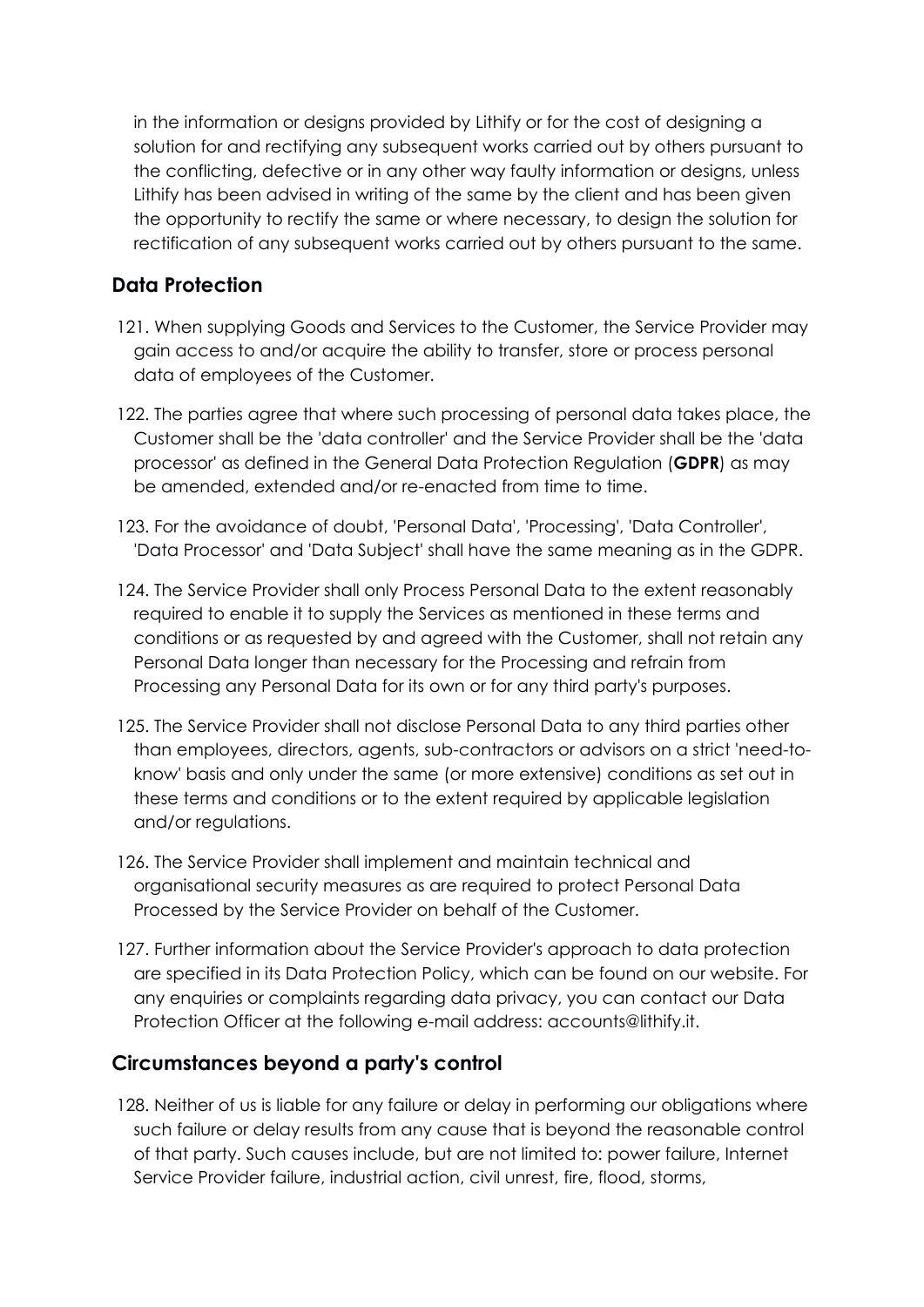earthquakes, acts of terrorism, acts of war, governmental action or any other event that is beyond the control of the party in question. If the delay continues for a period of 90 days, either of us may terminate or cancel the Services to be carried out under these Terms and Conditions.

#### **Insurance**

- 129. Lithify warrants to the client that there is in force a policy of Professional Indemnity insurance covering its liabilities for negligence under this Agreement, with a limit of indemnity of £5,000,000 (FIVE MILLION POUNDS) in the aggregate. This policy is annually renewable and whilst renewal is not automatic, we agree to use reasonable endeavours to maintain such insurance at all times.
- 130. If for any period such insurance is not available at commercially reasonable rates, we shall forthwith inform the client and shall obtain in respect of such period such reduced level of Professional Indemnity insurance as is available and as would be fair and reasonable in the circumstances for Lithify to obtain

#### **Communications**

- 131. All notices under these Terms and Conditions must be in writing and signed by, or on behalf of, the party giving notice (or a duly authorised officer of that party).
- 132. Notices shall be deemed to have been duly given:
	- a. when delivered, if delivered by courier or other messenger (including registered mail) during the normal business hours of the recipient;
	- b. when sent, if transmitted by fax or email and a successful transmission report or return receipt is generated;
	- c. on the fifth business day following mailing, if mailed by national ordinary mail; or
	- d. on the tenth business day following mailing, if mailed by airmail.
- 133. All notices under these Terms and Conditions must be addressed to the most recent address, email address or fax number notified to the other party.

#### **No waiver**

134. No delay, act or omission by a party in exercising any right or remedy will be deemed a waiver of that, or any other, right or remedy nor stop further exercise of any other right, or remedy.

#### **Severance**

135. If one or more of these Terms and Conditions is found to be unlawful, invalid or otherwise unenforceable, that / those provisions will be deemed severed from the